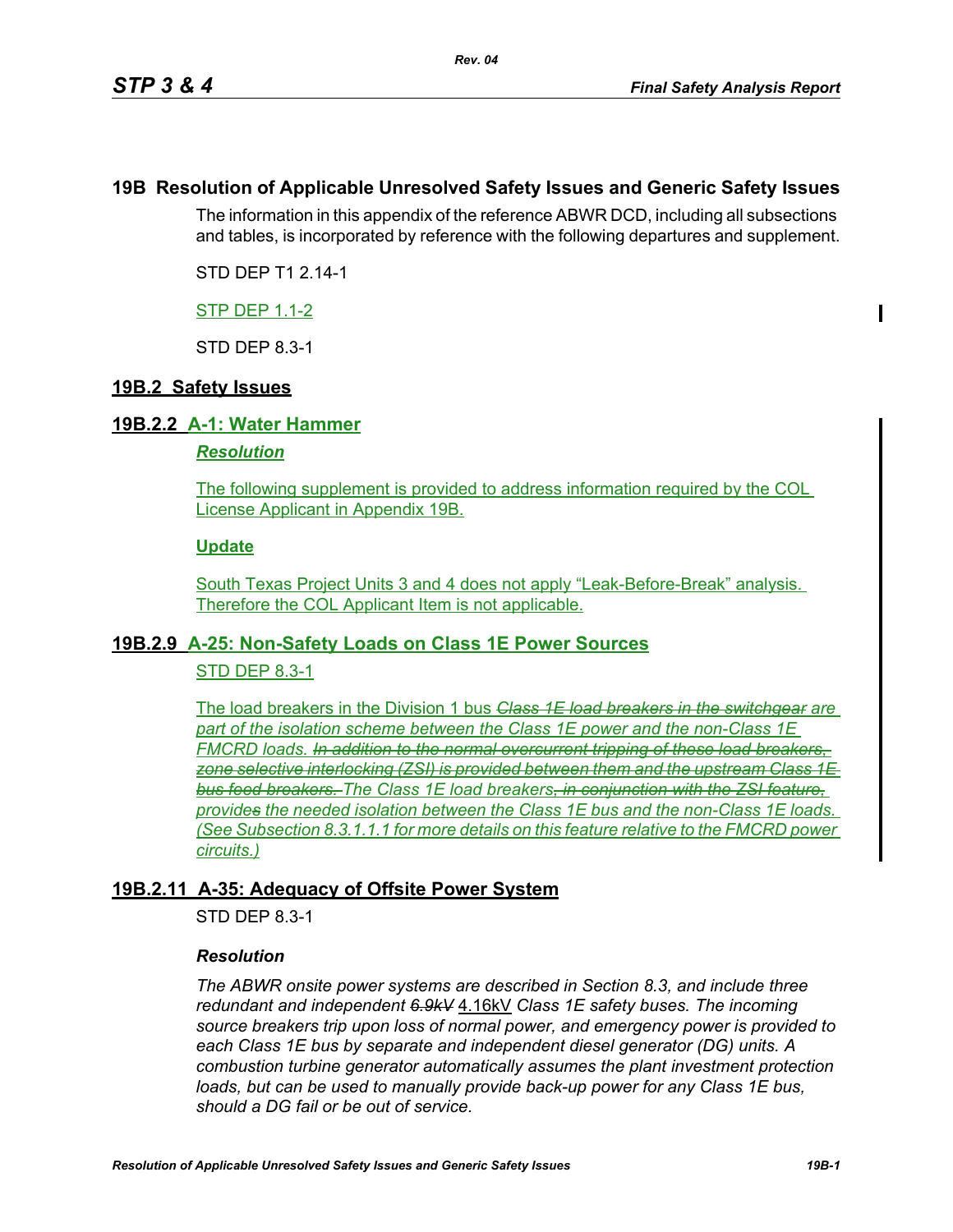# **19B.2.12 A-36: Control of Heavy Loads Near Spent Fuel** STP DEP 1.1-2

# *Resolution*

*(6) The heavy load handling system is designed in accordance with relevant requirements of GDC 2, 4, and 61 and the guidance of References 19B.2.12-2 , and 19B.2.12-5 through 19B.2.12-7. The ABWR design is for a single unit* STP 3 & 4 is a dual-unit station. The Units do not share heavy load handling systems*; therefore GDC 5 is* satisfied *not applicable (Subsections 9.1.5.1 and Section 3.1).*

The following supplement is provided to address information required by the COL License Applicant in Appendix 19B.

# **Update**

#### STP DEP 1.1-2

The COL Applicant Items identified in Items (1) and (3) above are discussed in COLA Section 9.1.6.6. STP 3 & 4 is a dual-unit station. The Units do not share heavy load handling systems therefore GDC 5, Sharing of Structures, Systems, and Components, is satisfied.

# **19B.2.17 A-47; Safety Implications of Control Systems**

#### *Resolution*

The following supplement is provided to address information required by the COL License Applicant in Appendix 19B.

#### **Update**

The required testing, inspection and replacement guidance will be developed consistent with the plant operating procedure development plan described in Section 13.5. (COM 19B-2)

# **19B.2.18 A-48: Hydrogen Control Measures and Effects of Hydrogen Burns on Safety Equipment**

STD DEP T1 2 14-1

#### *Acceptance Criteria*

*An inerted containment and the provision for permanently installed hydrogen recombiners are* is *acceptable as* a *hydrogen control measures.*

#### *Resolution*

*The issue of a large amount of hydrogen being generated and burned within containment was resolved as stated in the NRC document SECY 89-122 dated April*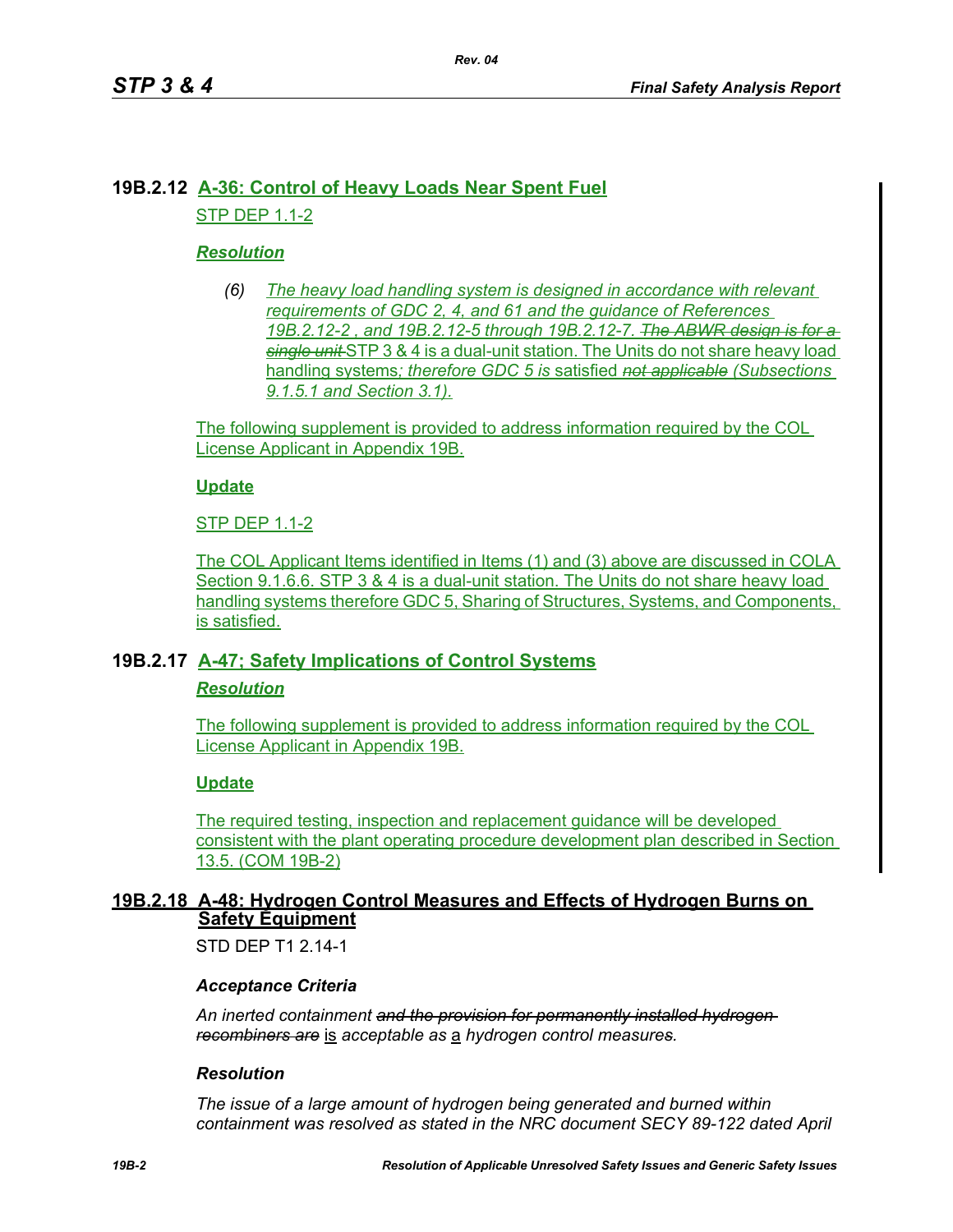*19, 1989 (Reference 19B.2.18-3). This issue covers hydrogen control measures for recoverable degraded core accidents for all BWRs. Extensive research in this area has led to significant revision of the Commission's hydrogen control regulations, given in 10 CFR 50.44, published December 2, 1981* September 16, 2003*.*

# **19B.2.27 C-1: Assurance of Continuous Long-Term Capability of Hermetic Seals on Instrumentation and Electrical Equipment** *Resolution*

The following supplement is provided to address information required by the COL License Applicant in Appendix 19B.

#### **Update**

NUREG-0588 was considered in the design of the ABWR (Table 1.8-22). FSAR Section 3.11.6 discusses the Environmental Qualification program for STP Units 3 and 4.

The STP 3&4 Environmental Qualification (EQ) Program, as described in document U7-PROJ-K-PRD-0025 was developed to meet the requirements of Regulatory Guide 1.89, Rev 1, which includes compliance with NUREG-0588.

Some of the specific provisions of the EQ Program document relating to qualification of seals are provided below.

In section 6.2.4, Performance Specifications, the following is stated:

*Equipment specifications shall include the following characteristics, as applicable:*

 The goal for design and qualified life of the equipment is sixty years. The equipment and qualification specifications shall include the requirement to address equipment which may have a design or qualified life shorter than sixty years and address any maintenance requirements to maintain the design or qualified life in the equipment instruction manual and the qualification documentation as applicable.

This section identifies requirements to address items that have a design life of less than 60 years and identify maintenance requirements to maintain the design or qualified life.

In section 6.3.2, Qualified and Design Life Goals, the following is provided:

*Qualified life shall be established for safety-related equipment installed in a harsh environment. Equipment exposed to a harsh environment has a qualified life goal of 60 years plus DBA/post-DBA duration. The demonstration of qualified life is performed by testing and/or analysis and includes the applicable effects of aging. For components susceptible to aging, a qualified life is established that includes the effects of the radiation and temperature experienced at their respective locations within the plant coupled with wear, as applicable. When a 60 year qualified life is*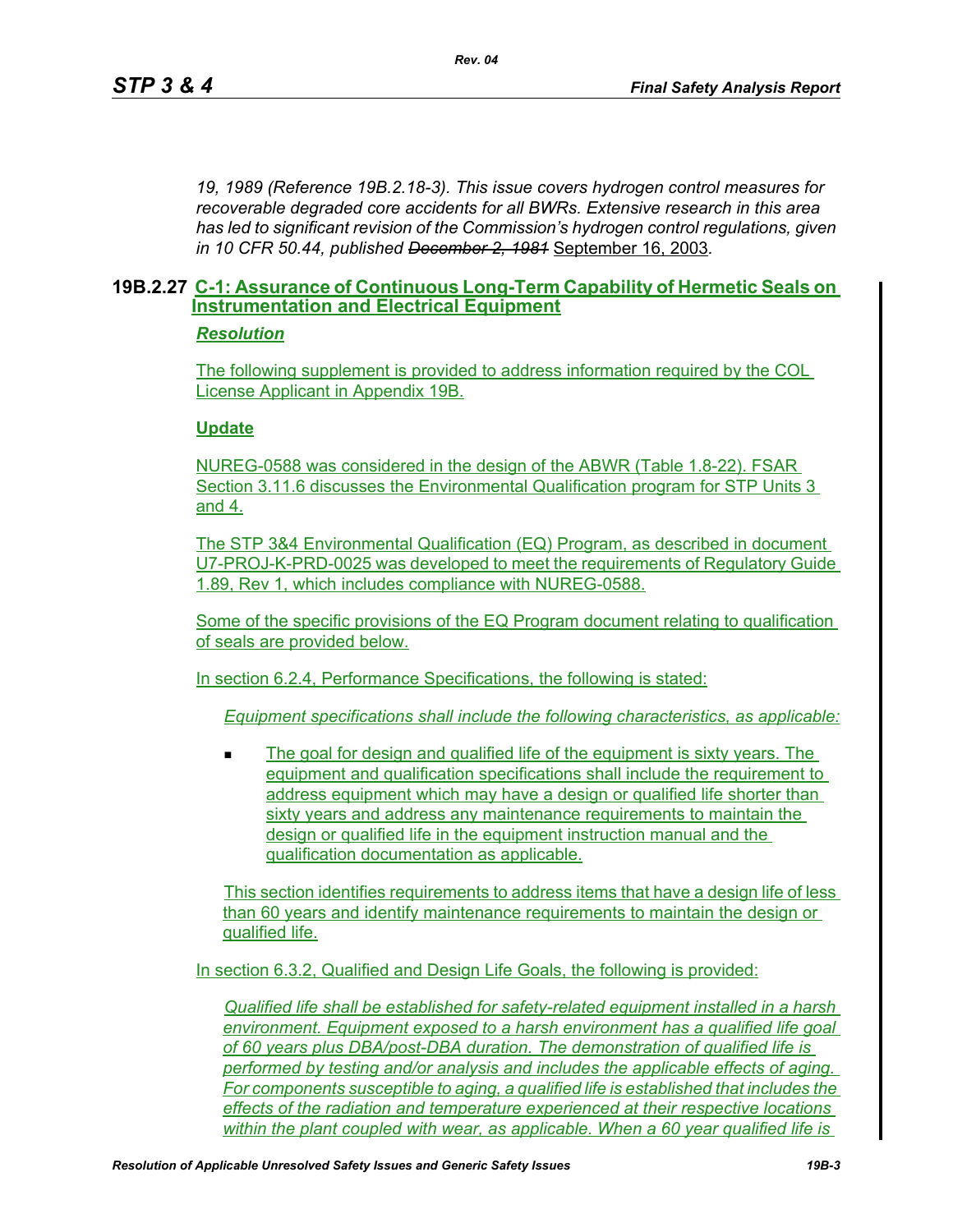*not achievable, a shorter qualified life is established and a replacement program is implemented. Shelf life shall be considered in the equipment qualification program for safety-related equipment. The environmental conditions for equipment storage (temperature, relative humidity, radiation, dust, etc.) under which shelf life was established shall be specified. This information shall be documented along with the qualified life determination and included in the equipment qualification data package for use in the STP 3&4 EQ maintenance program for verification of qualified life adequacy....*

*...The report shall include a list of components that are susceptible to degradation due to effects of the said parameters. The report shall identify nonmetallic materials in the component (e.g. o-rings, hermetic seals, etc.) that are subject to degradation due to environmental conditions and their basis to perform the required functions successfully during their target life. Maintenance & Surveillance (M&S) requirements and replacement frequencies of parts that are subject to environmental degradation shall be also provided.*

This section identifies several aspects of qualification that relate to seals, including effects of radiation, temperature and wear. It addresses concerns associated with equipment storage conditions and shelf life and that all these aspects need to be documented in the EQ qualification package. It also specifically calls out that nonmetallic material such as found in o-rings and seals shall be identified in the documentation and addressed in the maintenance and surveillance requirements, including replacement frequencies for these items, as appropriate.

Section 7.1.1.1, Submergence, states the following:

*Electric equipment located in an area where rapid pressure changes are postulated simultaneously with the most adverse relative humidity should be qualified to demonstrate that the equipment seals and vapor barriers will prevent moisture from penetrating into the equipment to the degree necessary to maintain equipment functionality.*

This addresses concerns with respect to seals performing their function to prevent moisture intrusion in a manner that maintains equipment functionality.

In section 9.1.3, Maintenance & Surveillance Requirements to Maintain Qualification, it states:

*...The equipment qualification documentation shall identify any special requirements to maintain the qualification status following maintenance, testing or calibration activities.*

This provides direction that information relating to actions required to maintain qualification following maintenance, testing or calibration activities, which is often the case with seals or o-rings, is to be described in the equipment qualification documentation.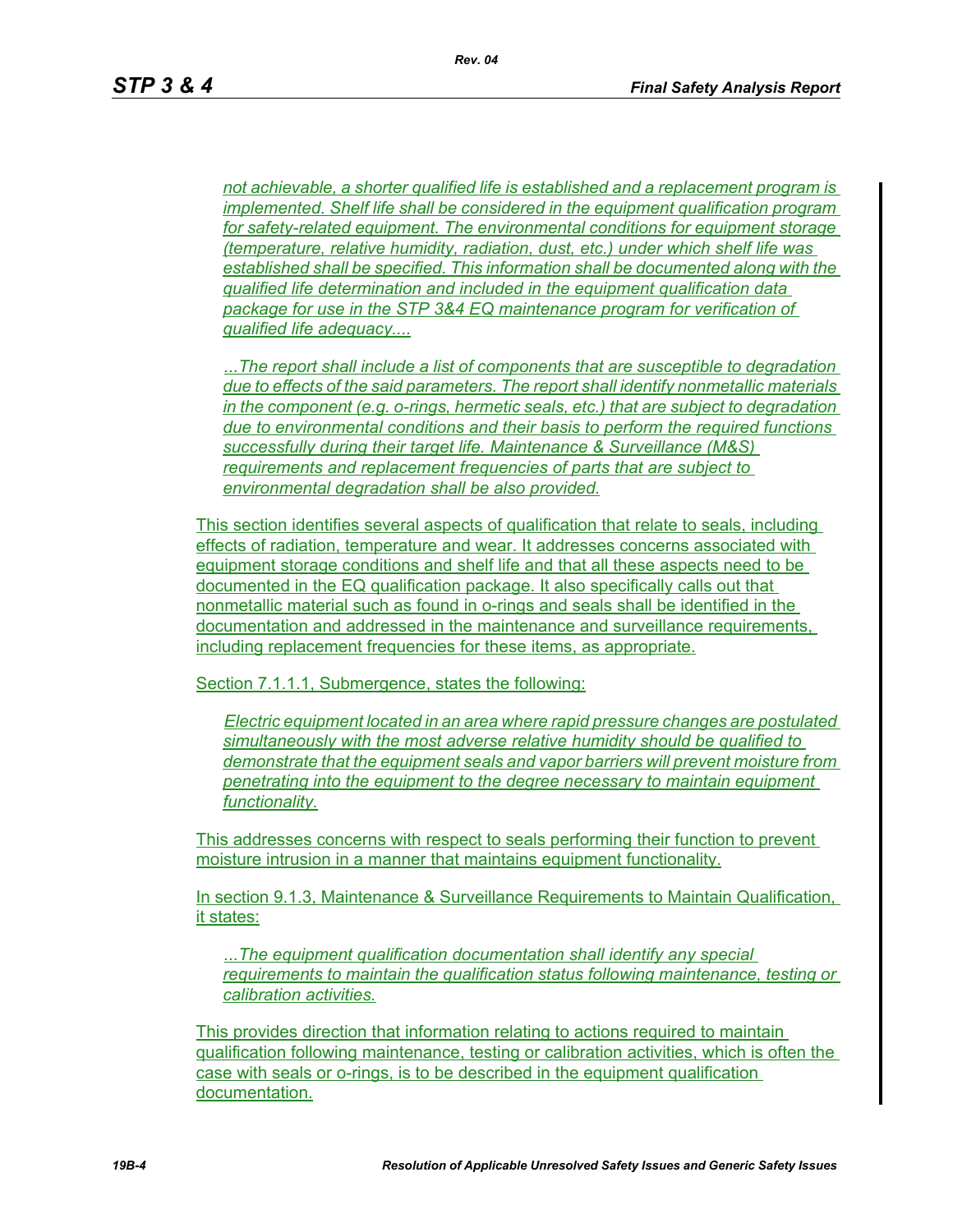Lastly, section 10.1.9, Environmental Qualification Document (the STP maintained EQ documentation), states:

*Rev. 04*

*Environmental Qualification Document (EQD) will be prepared summarizing the environmental qualification reports for all safety-related electrical and mechanical equipment located in harsh environments. The EQD as a minimum includes the following:*

*c) Identification of maintenance that potentially could invalidate the environmental qualification of the equipment. The equipment qualification documentation shall identify any special requirements to maintain the qualification status following maintenance, testing, or calibration activities.*

This provides assurance that required environmental qualification information will be maintained in the STP 3&4 EQ program documents. The EQ program also states that this information will be maintained in an EQ database, which will allow monitoring and tracking of items related to seals and o-rings and in the EQ maintenance program.

#### **19B.2.29 C-17: Interim Acceptance Criteria for Solidification Agents for Radioactive Solid Wastes Issue**

#### *Resolution*

The following supplement is provided to address information required by the COL License Applicant in Appendix 19B.

#### **Update**

COLA Section 11.4.3 discusses compliance to 10CFR 61.56 and the Process Control Program for the solidification process.

#### **19B.2.35 51: Proposed Requirements for Improving the Reliability of Open Cycle Service Water Systems**

#### *Resolution*

The following supplement is provided to address information required by the COL License Applicant in Appendix 19B.

#### **Update**

The information required from the COL Applicant is provided in Section 9.2.5 (Ultimate Heat Sink (UHS)), and Section 9.2.15 (Reactor Service Water (RSW)).

Specifically:

 $\blacksquare$  Ice as a flow blockage mechanism is discussed in Section 9.2.5.7.3.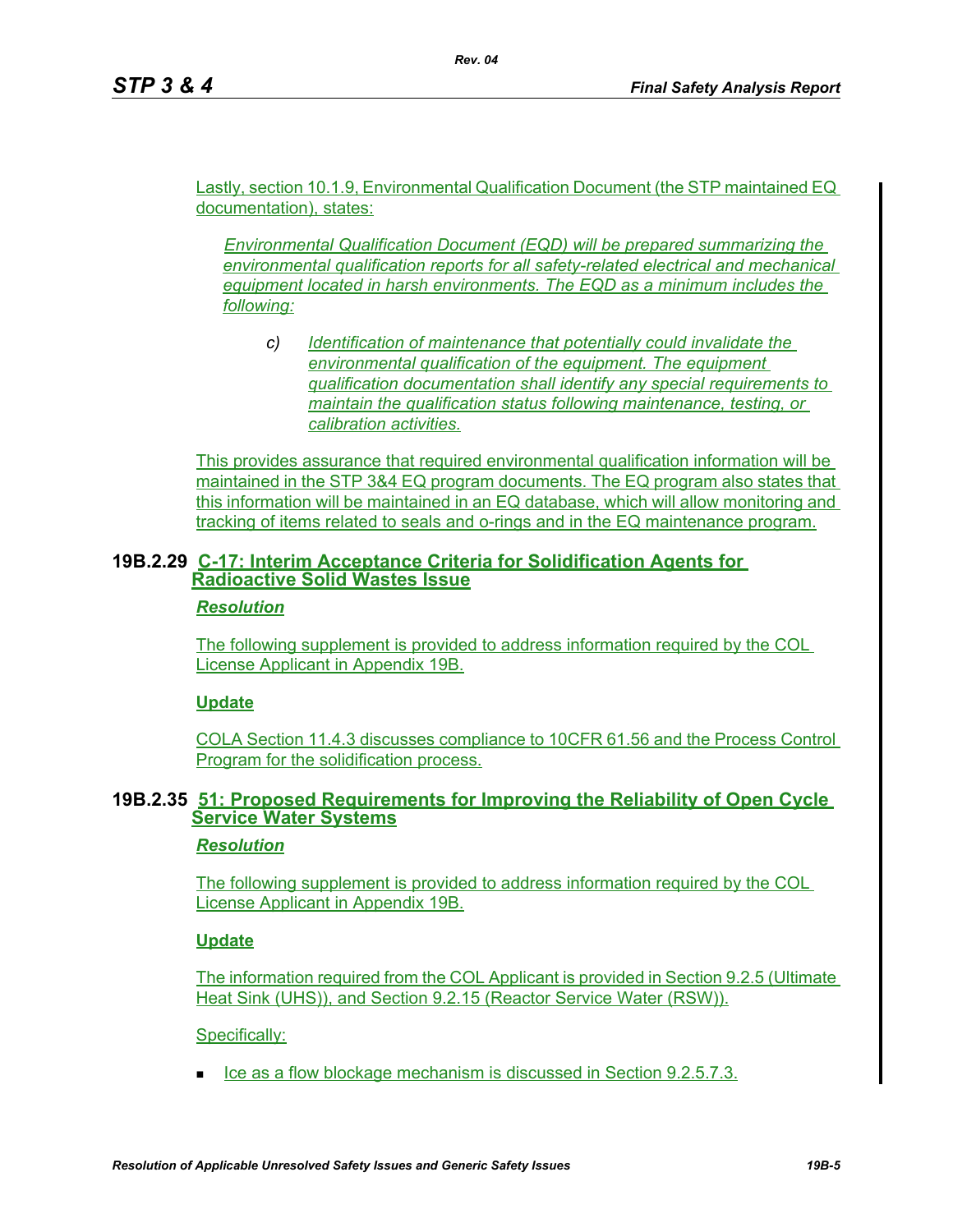- **Direct service water is not used for component cooling. Transfer of heat from the** component heat loads via a heat exchanger to the service water system and ultimate heat sink is discussed in section 9.2.5.3.1
- Reactor service water is treated as needed to reduce the effect of mud, silt, or organisms, as described in Section 9.2.5.4.1
- **Materials for piping, pumps, and heat exchangers that offer greater resistance to** the range of probable water chemistry conditions are described in Section 9.2.5.8.
- **Provisions to facilitate the inspection of service water piping are described in** Section 9.2.5.3.1. Replacement of Reactor Service Water piping sections during plant life will be in accordance with the ASME Section XI program as described in Section 6.6.
- The STP well water system provides the non-safety related makeup capability for the ultimate heat sink as described in Section 9.2.5.3.4.
- **The Ultimate Heat Sink and the Reactor Service Water system meet the design** bases during a loss of offsite power. These systems are designed to perform their cooling function assuming a single active failure in any mechanical or electrical system as described in Section 9.2.5.8 and Section 9.2.15.2.1.

# **19B.2.38 75: Generic Implications of ATWS Events at Salem Nuclear Plant Issue** *Resolution*

The following supplement is provided to address information required by the COL License Applicant in Appendix 19B.

#### **Update**

The program for post-trip review of unscheduled reactor shutdowns, the program for post-maintenance operability testing, and the program for control of vendor related modifications, preventative maintenance and surveillance for reactor trip breakers are included in the programs discussed in Section 13.5.3.3.2.

# **19B.2.45 105: Interfacing Systems LOCA at BWRs**

#### *Resolution*

The following supplement is provided to address information required by the COL License Applicant in Appendix 19B.

#### **Update**

No longer listed in NUREG-0933. Therefore, not applicable to future reactor plants.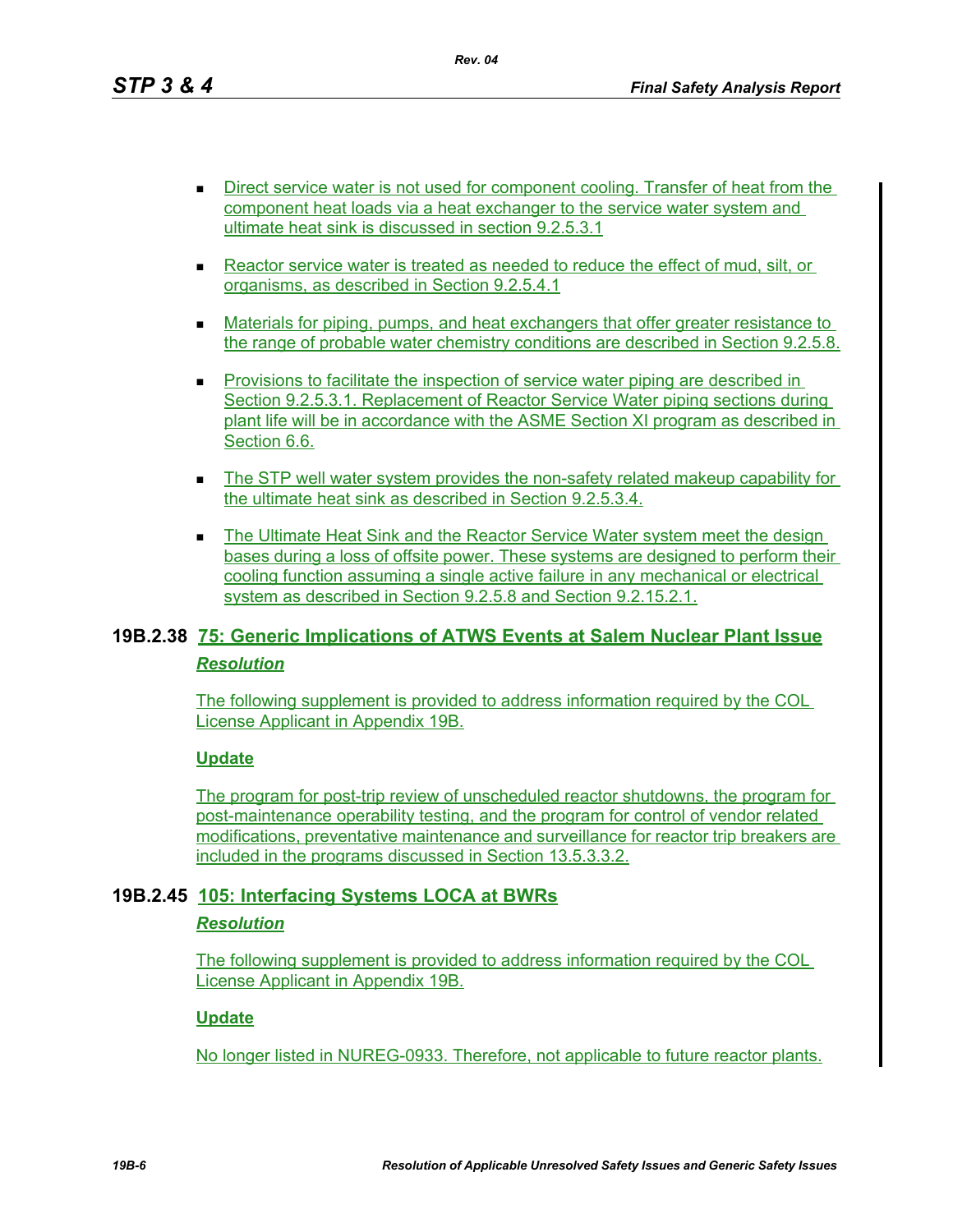# **19B.2.49 120: On-Line Testability of Protection Systems Issue** *Resolution*

The following supplement is provided to address information required by the COL License Applicant in Appendix 19B.

# **Update**

The Maintenance Rule Program for STP Units 3&4 is described in COLA Section 17.06S.

# **19B.2.55 145: ACTIONS TO REDUCE COMMON CAUSE FAILURES**

#### *Resolution*

The following supplement is provided to address information required by the COL License Applicant in Appendix 19B.

# **Update**

The Maintenance Rule Program for STP Units 3&4 is described in COLA Section 17.06S.

# **19B.2.56 151: Reliability of Anticipated Transient Without Scram Recirculation Pump Trip (ATWSRPT) in BWRs Issue**

#### *Resolution*

The following supplement is provided to address information required by the COL License Applicant in Appendix 19B.

# **Update**

The Maintenance Rule Program for STP Units 3&4 is described in COLA Section 17.06S.

# **19B.2.57 153: Loss of Essential Service Water in Light-Water Reactors Issue** *Resolution*

The following supplement is provided to address information required by the COL License Applicant in Appendix 19B.

# **Update**

The design of the RSW system is presented in STP 3&4 COLA, Section 9.2.15. The design of the Ultimate Heat Sink is presented in COLA Section 9.25, which includes measures to prevent flow blockage from ice formation. The RSW system and UHS system has been included in the site-specific PRA described in COLA Section 19. The Maintenance Rule Program for STP Units 3&4 is described in COLA Section 17.06S.